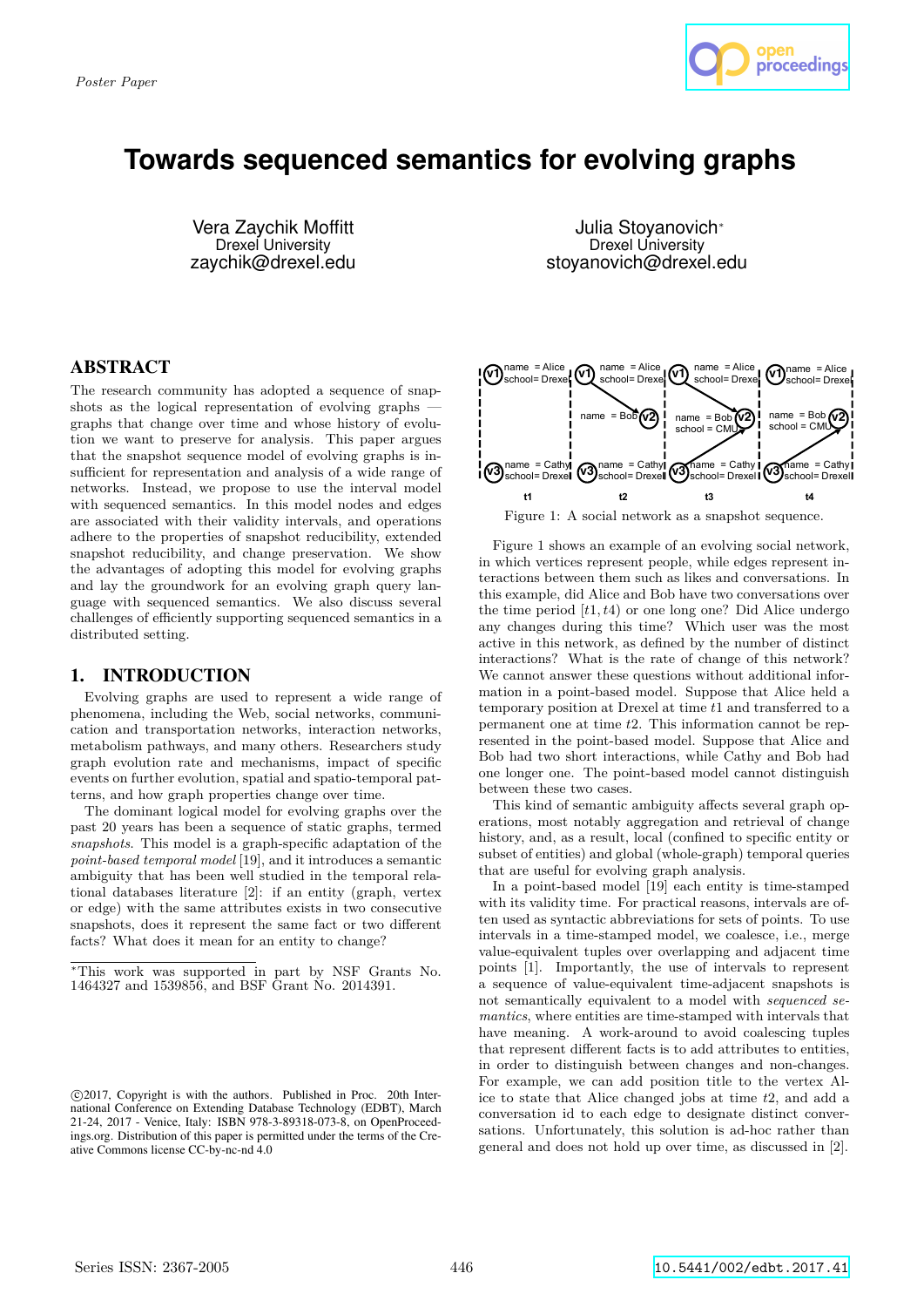We contend that a snapshot sequence model of evolving graphs is insufficient for representation of a wide range of networks and propose instead to use the interval model with sequenced semantics. Facts in our model correspond to graph vertices and edges, rather than to graph snapshots in their entirety (as in Figure 1). This representational choice is orthogonal to the issue of point-based vs. sequenced semantics, but has an important advantage. Many evolving graph queries include temporal predicates over vertices or edges, e.g., compute a subgraph containing only vertices that persist for at least a year. Such queries cannot be evaluated directly over a sequence of snapshots.

In Section 2 we briefly survey existing models and summarize relevant work in temporal databases. We then propose a new model in Section 3. In Section 4 we discuss the challenges of efficient computation under sequenced semantics in a distributed environment. We conclude with future research directions in Section 5.

### 2. RELATED WORK

**Evolving graph models.** While temporal models in the relational literature are very mature, the same cannot be said about the evolving graphs literature. Evolving graph models differ in what time stamp they use (point or interval stamping), what top-level entities they model (graphs or sets of nodes and edges), whether they represent topology only or attributes or weights as well, and what types of evolution are allowed. All evolving graph models require node identity, and thus edge identity as well, to persist across time. See [20] for a survey of evolving graph models.

The first mention of evolving graphs that we are aware of is by Harary and Gupta [6] who informally proposed to model the evolution as a sequence of static graphs. This model has been predominant in the research literature ([4, 7, 14] and many others), with various restrictions on the kinds of changes that can take place during graph evolution. For example, Khurana and Deshpande [7] use this model with the restriction that a node, once removed, cannot reappear. In [4] and [14] there is no notion of time, only a sequence of graphs. It is important to note that we are talking about the logical model of the evolving graphs, rather than a physical representation. For example, Semertzidis et al. [16] present a concrete representation of an evolving graph called VersionGraph that is similar to the logical model we propose here, yet their logical model is still a sequence of snapshots.

The advantages of the snapshot sequence model are that (a) it is simple and (b) if snapshots are obtained by periodic sampling, which is a very common approach, it accurately represents the states of the graph at the sampled points without making assertions about unknown times. For example, the WWW is so large that it is impossible to create a fully accurate snapshot that represents any moment in time. An important limitation of this model, in addition to the semantic ambiguity on what constitutes a change, is that it forces a specific time granularity, whereas open-closed time intervals can be broken down into any desired level of granularity.

**Temporal relational models.** The question of semantics of temporal data has been thoroughly explored in the relational temporal database community. Böhlen et al. [2] defined point and sequenced models, and showed that the difference between the models lies in the properties of the operators, and not in the use of intervals as representational

devices. With this foundation, Dignös et al. [3] defined sequenced semantics, with properties of snapshot reducibility, extended snapshot reducibility, and change preservation. Snapshot reducibility means that a temporal operator produces the same result as an equivalent non-temporal operator over corresponding snapshots. Extended snapshot reducibility allows references to timestamps in the operators by propagating them as data. Point semantics has both of these properties as well.

The third property, change preservation, is unique to sequenced semantics. It states that operators only merge contiguous time points of a result if they have the same lineage. As shown in [3], all three properties can be guaranteed through the use of the normalize and align operators on non-temporal relations, extended with an explicit time attribute.

As we as a community move to more and more sophisticated analyses of evolving graphs, we need to adopt the state of the art in temporal databases.

#### 3. DATA MODEL

We now describe the *logical* representation of an evolving graph, called a TGraph. A TGraph represents a single graph, and models evolution of its topology and of vertex and edge attributes.

Following the SQL:2011 standard [8], a period (or interval)  $p = [s, e]$  represents a discrete set of time instances, starting from and including the start time *s*, continuing to but excluding the end time *e*. Time instances contained within the period have limited precision, and the time domain has total order. In the rest of this paper we use the terms interval and timestamp interchangeably.

A TGraph is represented with four temporal SQL relations [1], and uses sequenced semantics [3], associating a fact (existence of a vertex or edge, and an assignment of a value to a vertex or edge attribute) with an interval.

A snapshot of a temporal relation *R*, denoted  $\tau_c(R)$  is the state of *R* at time point *c*.

We use the property graph model [15] to represent vertex and edge attributes: each vertex and edge during period *p* is associated with a (possibly empty) *set* of properties, and each property is represented by a key-value pair. Property values are not restricted to be of atomic types, and may, e.g., be sets, maps or tuples.

We now give a formal definition of a TGraph, which builds on the model of [12] and is adjusted to support sequenced semantics.

DEFINITION 3.1 (TGRAPH). *A* TGraph is a pair  $T =$ (V*,* E)*.* V *is a valid-time temporal SQL relation with schema*  $V(v, p)$  that associates a vertex with the time period during *which* it is present. E is a valid-time temporal  $SQL$  relation *with schema*  $E(v_1, v_2, p)$ *, connecting pairs of vertices from* V*.* T *optionally includes vertex and edge attribute relations*  $A^{V}(\underline{v}, \mathbf{p}, a)$  and  $A^{E}(v_1, v_2, \mathbf{p}, a)$ , where a is a nested attribute *consisting of key-value property pairs. Relations of* T *must meet the following requirements:*

**R1:** Unique vertices/edges *In every snapshot*  $\tau_c(V)$  *and τc*(E) *a vertex/edge exists at most once.*

**R2:** Unique attribute values *In every snapshot*  $\tau_c(A^V)$ and  $\tau_c(A^E)$ , a vertex/edge is associated with at most *one attribute (which is itself a set of key-value pairs representing properties).*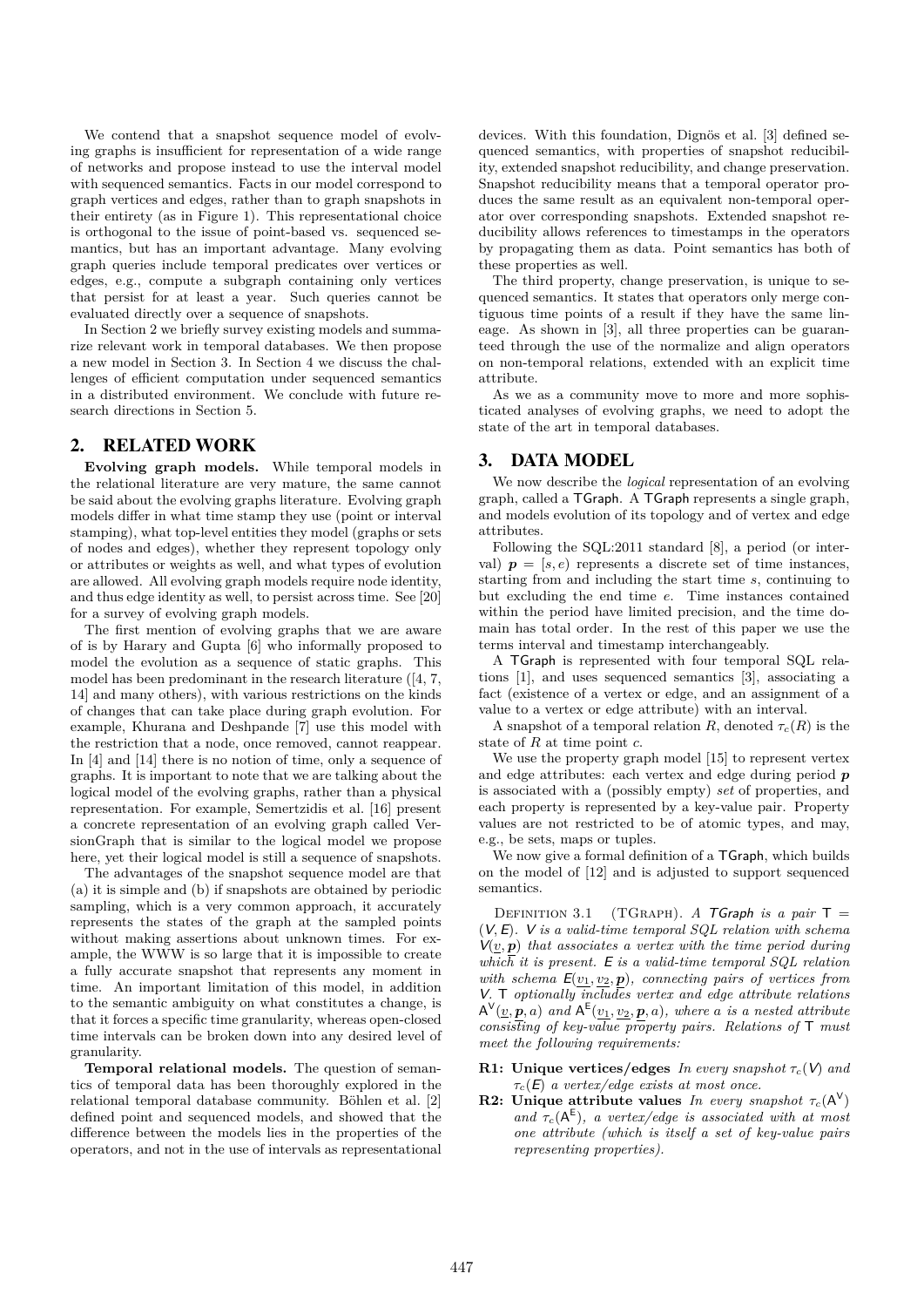

Figure 2: Vertices from Figure 1 split in 4 partitions.

**R3: Referential integrity** *In every snapshot τc*(T)*, foreign key constraints hold from*  $\tau_c(E)$  *(on both v<sub>1</sub> and v*<sub>2</sub>) and  $\tau_c(A^V)$  *to*  $\tau_c(V)$ *, and from*  $\tau_c(A^E)$  *to*  $\tau_c(E)$ *.* 

Requirements **R1, R2, R3** guarantee soundness of the TGraph data structure, ensuring that every snapshot of a TGraph is a valid graph. Graphs may be directed or undirected. For undirected graphs we choose a canonical representation of an edge, with  $v_1 \le v_2$  (self-loops are allowed). At most two edges can exist between any two vertices at any time point, one in each direction.

Definition 3.1 presents a *logical* data structure that admits different physical representations, including, e.g., a columnar representation (each property in a separate relation, supporting different change rates), by a hash-based representation of [18], or in some other way. The logical model also allows for distributed storage in HDFS.

# 4. SEQUENCED SEMANTICS IN A DISTRIBUTED ENVIRONMENT

Many interesting static graphs are so large that they necessitate a distributed approach, as evidenced by the plethora of works on Pregel-style computation and graph partitioning [10]. In this section we discuss the challenges inherent in supporting three properties of sequenced semantics — snapshot reducibility, extended snapshot reducibility, and change preservation — in a distributed environment.

**Snapshot reducibility.** Evolving graphs can be partitioned among the available machines using time locality. Following convention, we refer to the operator that can produce such partitioning as a *splitter*. The splitter places each tuple (vertex or edge) into one or more partitions based on its timestamp. The goal of the splitter is to form partitions that are balanced, i.e., have approximately the same number of items, under the assumption that most operations can be executed locally at each partition. Recall that snapshot reducibility requires a temporal operator to produce the same result as if it were evaluated over each snapshot. Validity period of a tuple that spans more than one temporal partition is split, and the tuple is replicated across partitions. This increases the overall size of the relation, but all operations can now be carried out within each partition. See Figure 2a for a simple example of the V relation being split into four temporal partitions.

For the purposes of illustration, consider the temporal subgraph operation, a generalization of subgraph matching for non-temporal graphs [12]. Temporal vertex-subgraph  $\mathsf{sub}_v^T(q_v^t, \mathsf{T}) = \mathsf{T}'(\mathsf{V}', \mathsf{E}', \mathsf{A}^{\mathsf{V}'}, \mathsf{A}^{\mathsf{E}'})$  computes an induced subgraph of T, with vertices defined by the temporal conjunctive query  $q_v^t$ . Note that this is a subgraph query, and so  $V' \subseteq^T V$ . Observe that we can carry out the subgraph operation with non-temporal predicates, e.g., name='Alice', at each partition individually, without any cross-partition communication.

The question of optimal splitting has been addressed by Le et al. [9], who demonstrated that a temporal relation can be efficiently split into *k* buckets in cases of both internal memory and external memory, and guarantee optimality of the solution. This method requires a sequential scan of the relation to compute an index called the stabbing count array. How to make this method more efficient in a distributed environment is an open question.

The subgraph operation requires co-partitioning of graph relations to enforce referential integrity on edges. A number of alternatives for co-partitioning present themselves, as the vertex, edge and attribute relations are not guaranteed to have the same splitters due to different evolution rates. Typically, vertices are co-partitioned with edges in the non-temporal case [5], and this likely is most efficient with evolving graphs as well.

**Extended snapshot reducibility.** Snapshot reducibility can be guaranteed in the distributed setting, as shown above for a subgraph query without temporal predicates. In general, a subgraph query  $q_v^t$  may use any of the constituent relations of T, and may explicitly reference temporal information in compliance with the extended snapshot reducibility property of sequenced semantics. Refer back to Figure 2a and assume time granularity of years. If we perform the subgraph operation, selecting vertices that persist for longer than 2 years, over the split then we will get no matches. However, the original relation contains two matches – only Bob does not meet the predicate. To support extended snapshot reducibility over a split relation, during partitioning tuples should be placed into their partitions with their full original timestamps. Incidentally, this is what Le at al. describe in their work on optimal splitters [9]. Figure 2b shows relation V split in the same four partitions with this approach.

**Change preservation.** Change preservation property requires that derived tuples should only be coalesced if they share lineage. To support this property, normalize and align operators are used [3]. The normalize operator splits each tuple in the input relation w.r.t. a group of tuples such that each timestamp fragment is either fully contained or disjoint with every timestamp in the group. The align operator splits each tuple w.r.t. a group of tuples such that each timestamp fragment is either an intersection with one of the tuples in the group or is not covered by any tuple in a group.

The normalize operator splits each tuple w.r.t. to a group defined by the operation. For example, consider the attributebased node creation operation on graphs [12], an operation similar to aggregation on temporal relations. This operation allows the user to generate a TGraph in which vertices correspond to disjoint groups of vertices in the input that agree on the values of all grouping attributes. For instance,  $\textsf{node}_a^T(\textsf{school}, \mathsf{T})$  will compute a vertex for each value of  $A^V$  a school. While the group defined for each tuple (distinct value of school) spans temporal partitions, only tuples within the same partition overlap. Thus, the normalize and align operations can be carried out locally at each partition.

An important challenge to address is how to efficiently support aggregation over temporal windows in a distributed setting. This operation requires cross-partition communication, which impacts the cost model, requiring a generalization of the approach of Le et al. [9].

**Partitioning of evolving graphs.** Large evolving graphs present additional challenges compared to static graphs and